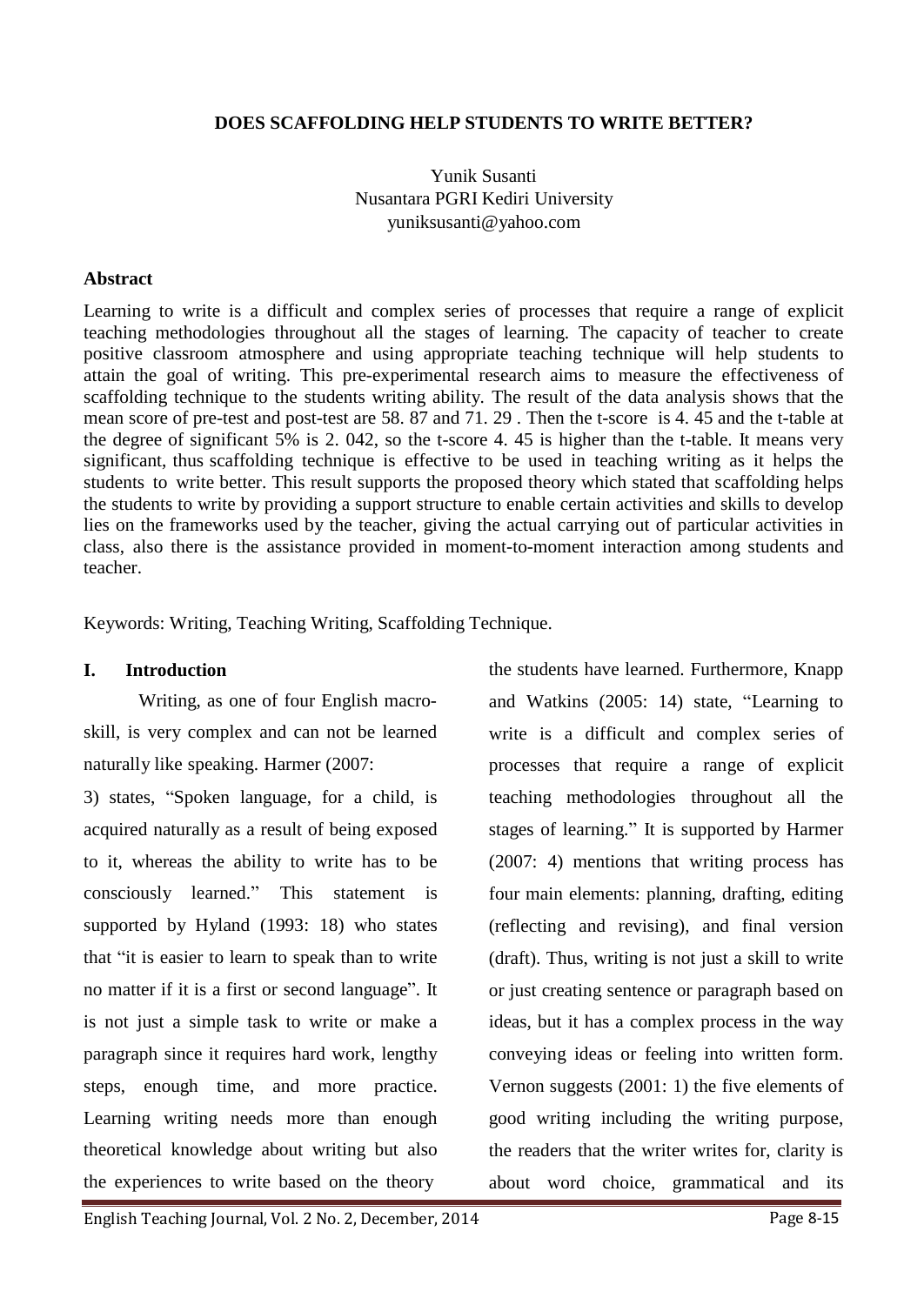mechanic, unity and coherence, and text organization. Students are often difficult to aware and even easy to get lost what their writing purpose is, how to keep focusing on the topic, who is the text addressed to, and how to maintain coherence within a paragraph can make the information goes organized together.

Therefore, in order to fade students' difficulty and help them feel easy to write, not only for the students but also English teacher who must concern to the aspects in teaching writing such as the concept of writing or its importance to the students, what competencies they should achieve, kinds of problem faced, and the techniques that can be used appropriately. However, English teachers are difficult to create a strategy to teach writing, because most English teachers spend a lot of time to have grammatical explanation rather than writing itself. It happens because they assume that the key to a good English written production is mastering the rules of grammar rather than considering the other aspects of writing. Harmer (2007: 61) states that teacher needs to build the students' writing habit that is by making students feel comfortable as writer and gaining their participation in more creative or extended activities. Therefore, one way of helping the students by creating the right kinds of writing tasks, make it more realistic, and providing them with enough language and information to allow them doing the task succesfully. The capacity of teacher to

create atmosphere and learning strategy will help students to attain the goal of writing. There are a lot of techniques of teaching writing that can be applied by the teacher to make the students interest and easy to write. Smith and Zygouris (2006: 1) state "Scaffolding should be seen as a technique that is flexible and temporary." Further they explain that, "Scaffolding should not be seen as only one specific instructional technique, it is a broad term that encompasses many useful and thoughtful strategies that allows the teacher to break down a task into smaller, more manageable parts in order for the student to understand the full concept." It means that scaffolding is a teaching technique which gives instructional guidance, collaboration, and temporary support by the teacher for the students to accomplished the task. Then, Hyland (2003: 123) states, "Scaffolding refers to providing this kind of support for learners as they build their understanding of a text and their linguistics competence to create them." This temporary guidance can be meaning of providing a support structure, actual carrying out of particular activities, and assistance provided in moment-to-moment interaction in the classroom. Vacca and Levitt (2008: 150) argue, "In the classroom, scaffolding is a process by which a teacher provides students with a temporary framework for learning. When scaffolding is done correctly, students are encouraged to develop their own creativity, motivation, and resourcefulness."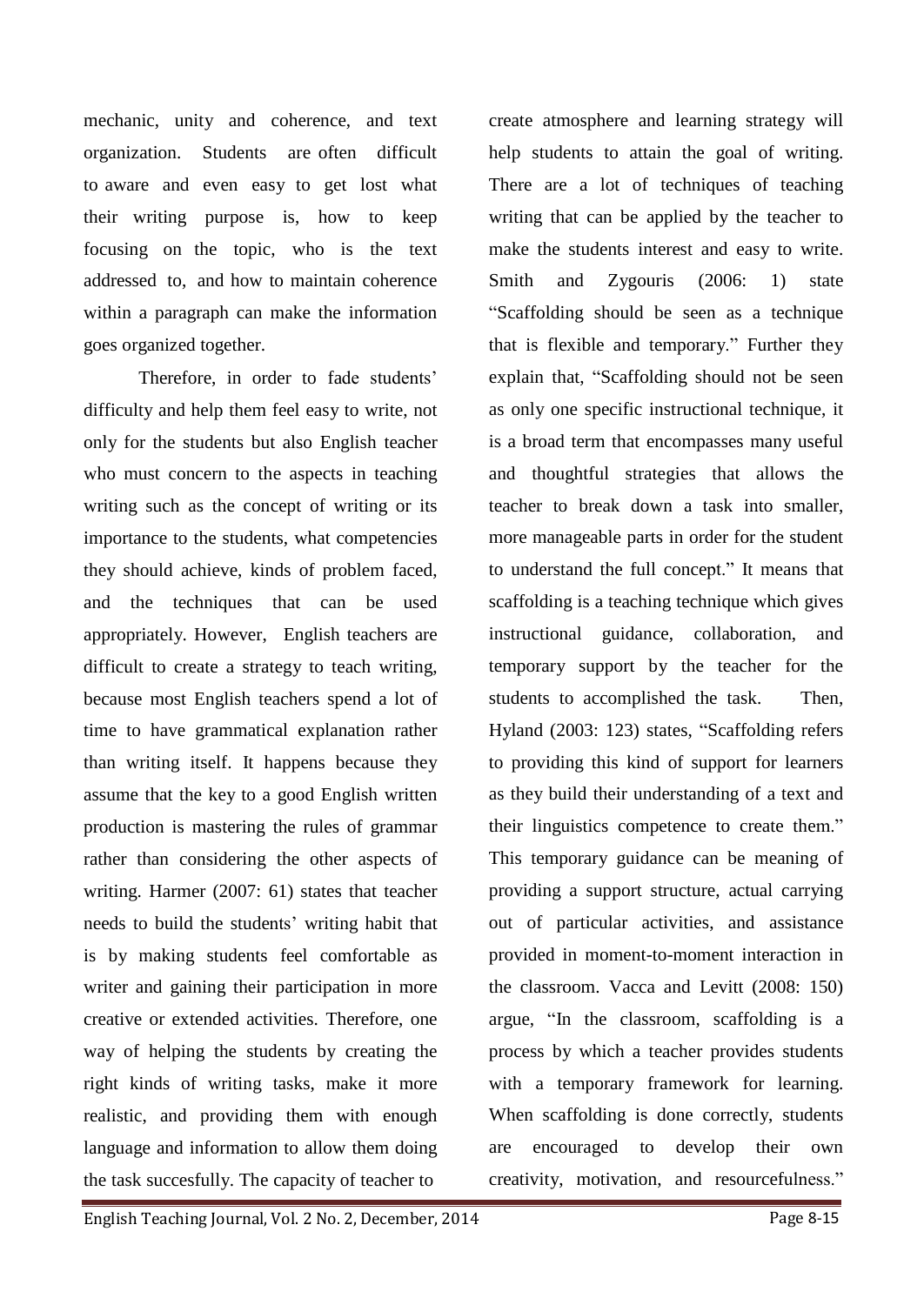Thus, it enables the students to act in an increasingly competent, confident and independent way. Scaffolding technique in assigning tasks enables the students to have a clear understanding and introduce to the expectations of writing in their assignment, then students learn the writing practices and how written products are organized in their discipline and practices. The temporary support by the teacher will assist students to develop new understandings, new concepts, and new abilities. As a result of providing scaffolding, students will be able to think critically through their academic career, to get better prepared to process assignment independently, to develop and activate the schemata of assignment types more readily, and to enable them to produce future assignment tasks independently. In teaching writing, the scaffolding technique helps teacher to give students with the most simpliest, accurate, interesting guidance and activities so that they do not only have good writing competencies but also attitudes to be a good writer.

# **II. Method**

Considering the purpose of this research is to measure the effectiveness of scaffolding technique to the students' writing achievement, the quantitative approach is applied in this study. There are two variables namely independent variable, that is scaffolding technique, and the dependent

variable, students' writing achievement. The type of this research is pre-experimental research using one-group pretest-post test design. The sample of this research, taken by using clustering sampling, is the second year students of English Department of II E class that consists of 31 students. The treatment is the application of teaching writing using scaffolding technique that indicates with the following steps: stimulating students' prior knowledge (Bridging), providing the model of the task and the way to proceed (Modeling), creating analogies based on students' experiences (Contextualising), offering explanations to activate students' knowledge (Building schema), inviting students to participate in the task through activities (Representing), and verifying students' work and clarifying their understanding as this feedback (Developing students' metacognition). The type of test used is essay writing test. Then, to score the students' writing product, the rubric of scoring classification of writing assessment taken from Weigle (2009: 116) is used. The criteria are content, organization, vocabulary, language used, and mechanics.

## **III. Result**

The purpose of this research is to measure the effectiveness of scaffolding technique to the students' writing achievement. In order to know the difference of the students' writing achievement before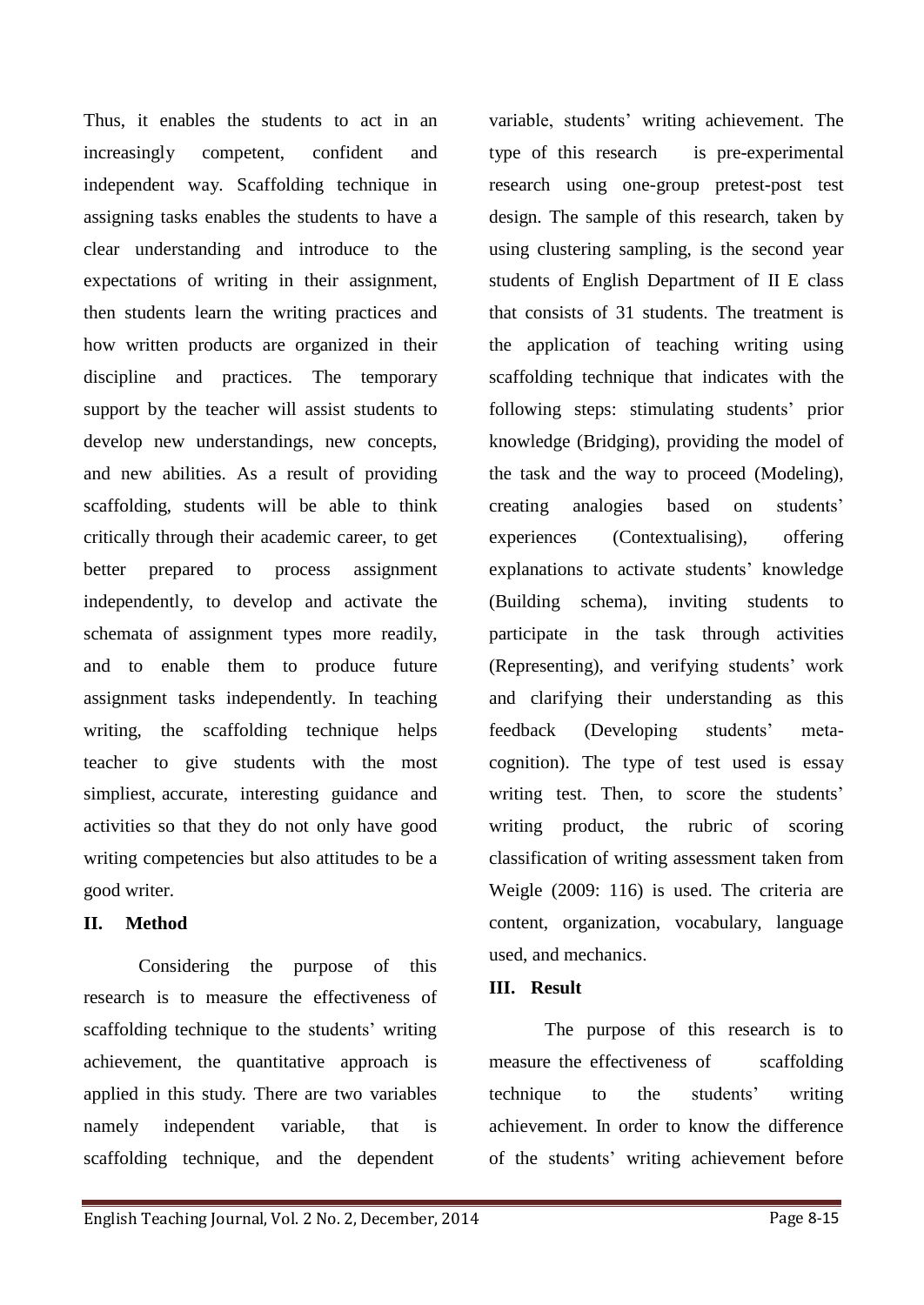and after being taught using scaffolding, the pre and post-test are conducted. The following

is the result of both test:

| Table 1. |                   |
|----------|-------------------|
|          | Pre – Test Scores |

| No. | <b>Interval</b> | <b>Frequency</b> | <b>Fkb</b> | Fka | $Fkb(\%)$ |
|-----|-----------------|------------------|------------|-----|-----------|
|     | $81 - 90$       |                  | 31         | 2   | 100%      |
| 2.  | $71 - 80$       | 3                | 29         | 5   | 93.55%    |
| 3.  | $61 - 70$       |                  | 26         | 14  | 83.87%    |
| 4.  | $51 - 60$       |                  | 17         | 18  | 54.84%    |
| 5.  | $41 - 50$       | 11               | 13         | 29  | 41.94%    |
| 6.  | $31 - 40$       |                  |            | 30  | 6.45%     |
| 7.  | $21 - 30$       |                  |            | 30  | 3.23%     |
| 8.  | $11 - 20$       |                  |            | 31  | 3.23%     |

Chart 1.





From the table above the highest score of pre test is in the range of 81 until 90 which can be reached by 2 students. Then the biggest frequency is between 41 up to 50. It can be inferred that there are large number of students

get low score in writing. The lowest interval is the score between 11 up to 20. After the treatments the post-test is conducted, the result of the computation is as follows:

Table 2.

| Post - Test Data Analysis |  |  |
|---------------------------|--|--|
|                           |  |  |

| No. | <b>Interval</b> | <b>Frequency</b> | Fkb | Fka | $Fkb(\%)$ |
|-----|-----------------|------------------|-----|-----|-----------|
|     | $81 - 90$       |                  |     |     | 100%      |
|     | $71 - 80$       |                  | 30  | 12  | 96.77%    |
|     | $61 - 70$       |                  |     | 27  | 61.29%    |
| 4.  | $51 - 60$       |                  |     | 30  | 12.90%    |
|     | $41 - 50$       |                  |     |     | 3.23%     |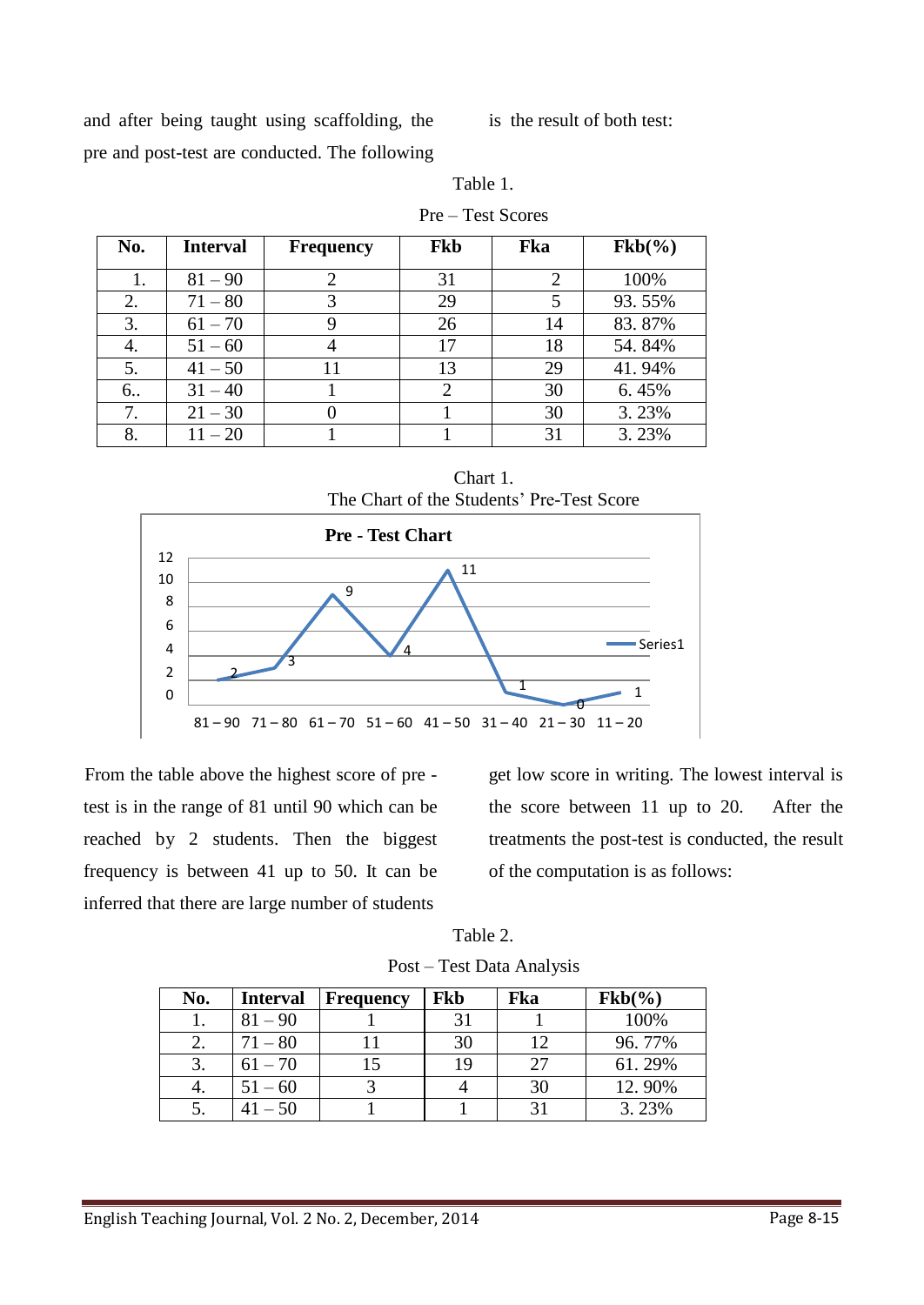

Chart 2. The Chart of the Students' Post Test Score

From the data and chart above, it can be seen that most of the students' scores is higher than before. It can be seen from the lowest interval range is between 41 until 50 obtained by 1 student . Although the higher score is still in the range of 81 until 90, the

number of students who have scores in the range of  $71 - 80$ .  $61 - 70$ , and  $51 - 60$  are higher than before.

The difference of the result from both tests can be seen as follows:





The result of pre – test drawn in blue line, each point shows that there are lots of differences through the up and down lines. The green line is shown the score result of students post–test result. There are two different mean results in this research, the first one is the mean of pre–test that is 58. 87 and the mean of post-test that is 71. 29. So the mean of the post-test is higher than the mean

of the pre-test. It means the students' writing achievement is better after the treatment of teaching writing using scaffolding technique. In order to test the Hypothesis (Ha) in which the students taught writing using scaffolding have better writing achievement that those taught without scaffolding, the t-test computation is used. Then the following is the result of the t-test computation: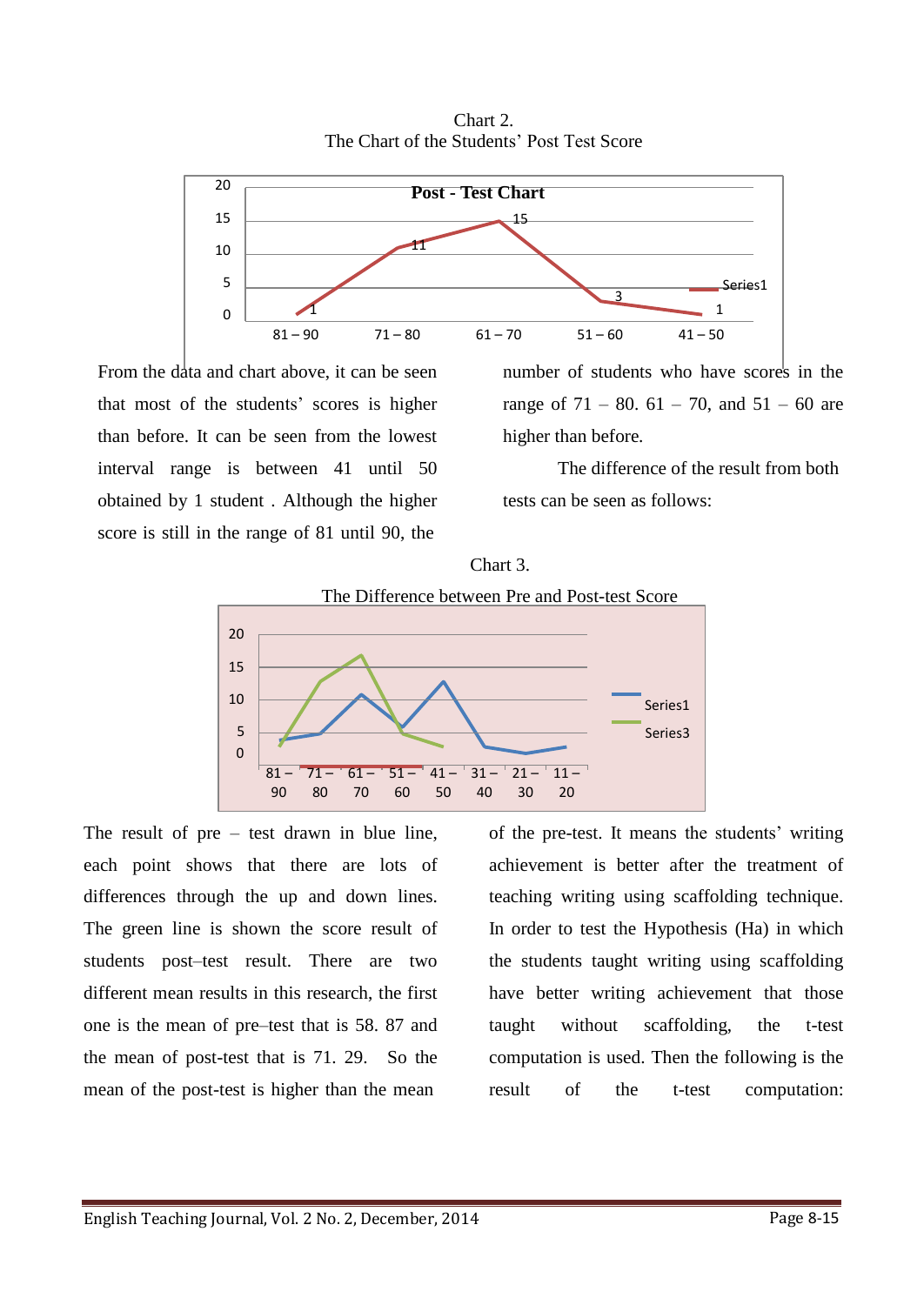| t-score =Mk– Me                 |
|---------------------------------|
|                                 |
| $N(N-1)$                        |
| $71.29 - 58.87$                 |
|                                 |
| $\frac{7.275.67}{31(31-1)}$     |
| 12.42                           |
| $\frac{1}{7.275.67}$<br>31 x 30 |
|                                 |
| 12.42                           |
| .275.67                         |
| 30 <sup>2</sup>                 |
|                                 |
| $\frac{12.42}{7.8233}$          |
| 12.42                           |
| 2.79                            |
| 4.45 (t-score)                  |

After finding the t-score, the t-table with degree of freedom 30 is found. The t-table with the db 30 for the significant degree 1% is 2.750 and 5% is 2. 042, so the t-score (4. 45) is higher than the t-table with the significant degree 1% (2. 750) and 5% (2. 042). Thus it can be concluded if the result is significant. Finally, the Ho is rejected on the other hand the Ha is accepted. It means that scaffolding is effective to use in teaching writing.

# **IV. Discussion**

Based on the research finding, it can be stated that the scaffolding technique gives significant effect to the students' writing achievement. It supports the theory explained by Knapp and Watkins (2005: 14) who state that "Learning to write is a difficult and complex series of processes that require a range of explicit teaching methodologies throughout all the stages of learning." This complexity creates a situation that students difficult to develop their ideas and consider to the aspect of writing skill. In line with this, Byrne (1993: 2) also state that," the process of writing is so varied and complex that it requires detailed analysis in order to discover which part (or parts) of the process need assistance." Therefore the teacher's guidance, support, and collaboration are needed in order to achieve the goal of writing. In this case, scaffolding helped by providing a support structure to enable certain activities and skills to develop lies on the frameworks used by the teacher, giving the actual carrying out of particular activities in class, and then there is the assistance provided in moment-to-moment interaction among students and teacher (Walqui, 2006: 164). By doing so, scaffolding technique helped effectively for the students to write if it is done correctly in the classroom activity and it was showed to the score of posttest that the students significantly increased their writing ability.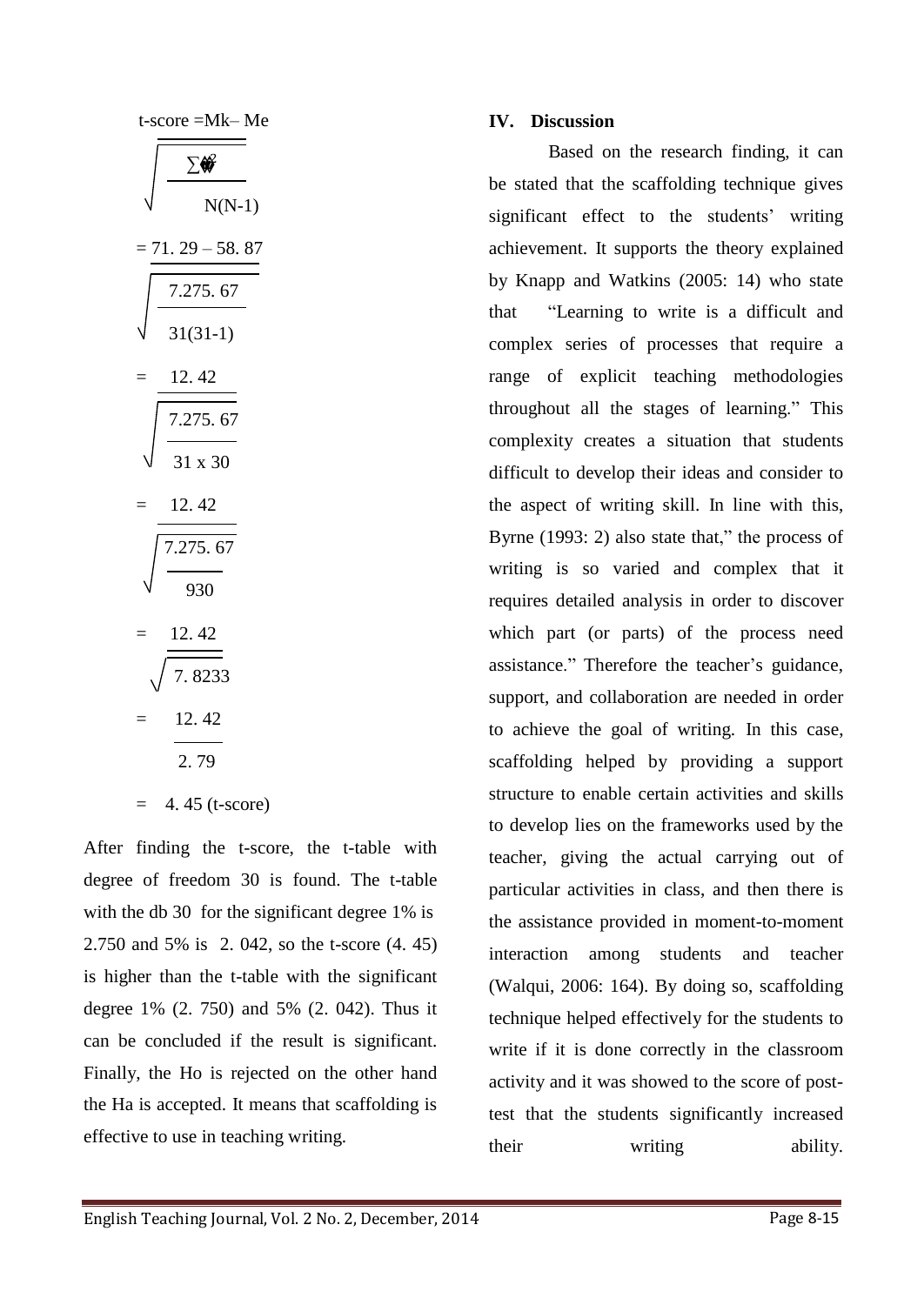#### **V. Conclusion**

In conclusion even though writing is one of productive skills that is difficult and complex skill to learn scaffolding comes as a teaching technique provides temporary guidance, support, and collaboration run effectively to create situation that make the students easier to write. It begins with the selection of a suitable learning task compatibly with the students' level which engages the students' interest to control and support students' emotion during lesson. Considerable explanation of models/exposures and collaboration provided in moment-to-moment interaction make students focus and have clear understanding about the task. Finally, the follow up or post activity such as representing the text, discussion, and feedback becomes an evaluation technique through inviting the students to have their own understanding about writing.

## **Acknowledgments**

In constructing this research, it is known that without supports from others this research cannot be finished well, so her gratitude is purposed to:

- 1. Dr. H. Samari, S.E., M.M, the Rector of Nusantara PGRI Kediri University.
- 2. Dr. Suryanto, M.Si, the Head of Research and Social Service Nusantara PGRI Kediri University.
- 3. Dra. Hj. Sri Panca Setyawati, M.Pd., the Dean of Teacher Training and Education.

4. Suhartono, M.Pd, the Head of English Department.

## **References**

- Brown, J. D. (1991). *Language Assessment Principles and Classroom Pratices.*  San Fransisco: Longman.
- Byrne, D. (1993). *Teaching writing skills*. (6th ed.). London:Longman.
- Harmer, Jeremy. (2007). *How to Teach Writing.* Edinburgh: Pearson Education Limited.
- Harmer, Jeremy. (2006a). *How to teach English*. (15th ed.). Addison Wesley: Longman Limited.
- Heaton, J.B. (1990). "Writing English" Language Tests"*. Journal of Theory and Practice in Education*. Longman UK Limited, Hong Kong, XI+192p. ISBN:1304-94-96. Vol. 2 (2): 119-122.
- Hyland, Ken. (2003). *Second Language Writing*. Cambridge: Cambridge University Press.
- Knaapp, P., and Watkins, M. (2005). *Genre, Text, Grammar*: *Technology for Teaching and Assessing Writing*. Sydney: University of New South Wales.
- Raimes, A. (1994). *Techniques in teaching writing.* (3rd ed.). Oxford: O.U.P.
- Smith, L and Zygouris-Coe, V. (2006). *Scaffolding.* FOR-PD's Reading Strategy of the Month: 1-5.
- Vacca, J.S, & Levitt, R. (2008). "Using Scaffolding Techniques to Teach a Lesson about the Civil War". *International Journal of Humanities and Social Science*, 1 (18): 150-161